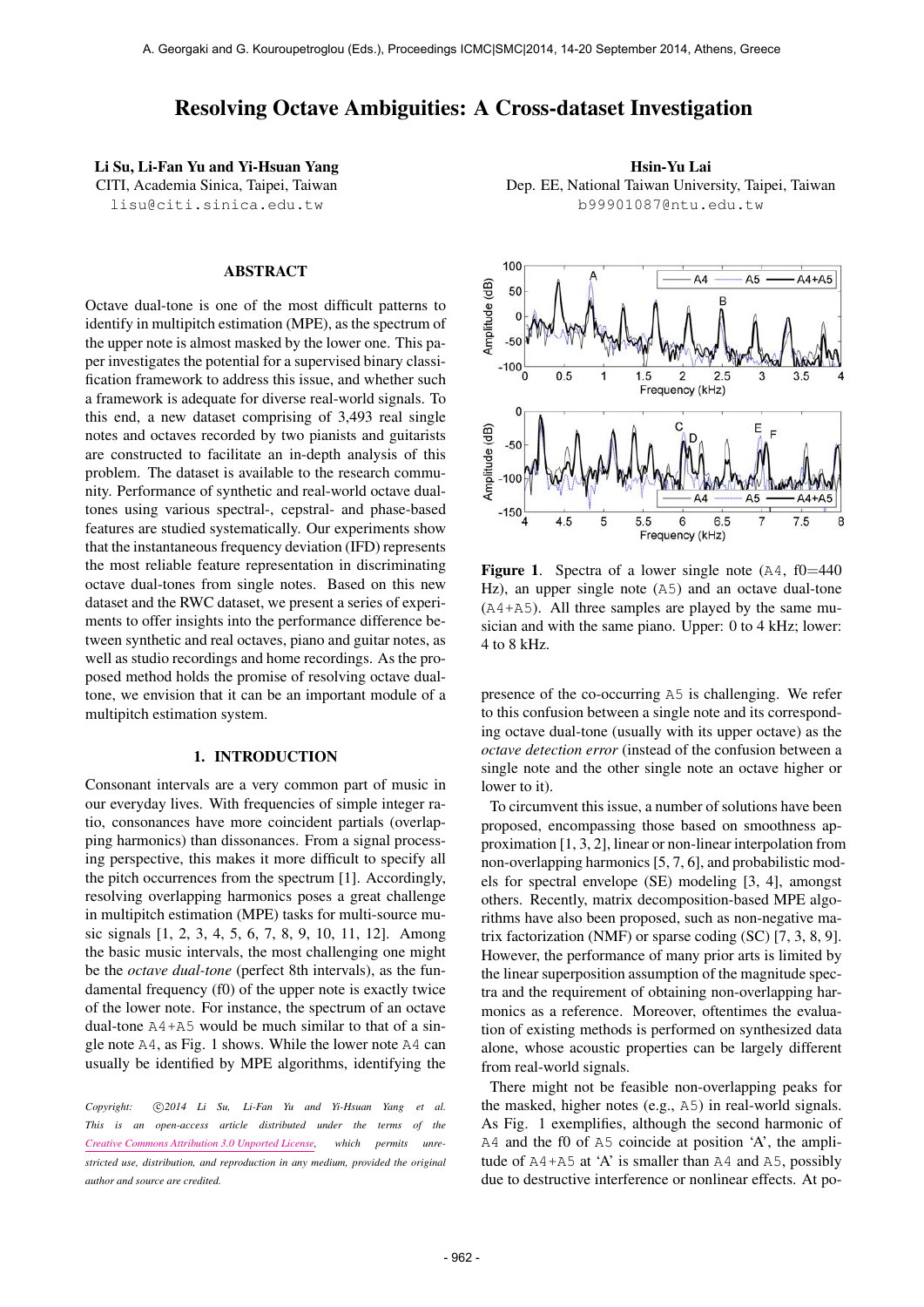

Figure 2. The scheme for octave classification — discriminating a single note from the corresponding octave dualtone.

sition 'B', the peak amplitude of A4+A5 is larger than the sum of A4 and A5, which might also be a nonlinear phenomenon. Due to inharmonicity [13, 14] and longitudinal string modes [15, 14], the harmonic series in higher frequency start to deviate from the integer multiples and get irregular. Peak pairs 'C, D' and 'E, F' of A4+A5 are concerned by such effects. The additivity assumption of the magnitude spectra turns out to be too strong, in view of the interference with phase or nonlinear effects accompanying an octave dual-tone.

Since most MPE algorithms have stronger ability in recalling the lower note of an octave dual-tone, the octave ambiguity problem may be posted in an alternative way: *how to distinguish between a single note and its corresponding octave dual-tone*? As a preliminary attempt, we formulate this as a binary classification problem and experiment with a variety of spectral-, cepstral- and phase- derived features in the context of such an *octave classification* problem. In addition, a new real-world octave dataset of piano and guitar sounds with various dynamics and playing styles is collected for a systematic evaluation. Both real and synthesized signals are considered on a singlenote level. Although we understand that it is important to evaluate the effect of the proposed octave classifier directly in the context of MPE, we opt for leaving this as a future work and concentrate on the issue of octave classification in this paper.

We carefully design six different experiments to gain insights from this study. In what follows, we describe the proposed system and evaluation framework in Sections 2 and 3, the experiment results in Section 4, and we draw conclusions in Section 5.

# 2. APPROACH

Octave classification can be understood either in the context of timbre classification or as a special case of classification based MPE [16]. The basic idea is to learn a audiobased binary classifier that discriminates a single note and its octave dual-note counterpart. As depicted in Figure 2, the system mainly contains a feature extraction step and a classification step. We use linear support-vector machine (SVM) [17] for classifier training here.

In particular, we assume that in a practical MPE system octave classification can be used as a refining and calibration procedure after a set of note candidates has been selected [5, 6]. For example, after an A4 has been detected, octave classification further verifies the presence of the upper note A5 in the signal. Therefore, in the proposed scheme we assume that the f0 of the lower note is known *a priori*, and train a binary classifier for each pair of single note (with a specific f0) and the corresponding octave dual-tone.

To identify audio features relevant to the proposed task, we evaluate the following features. The most fundamental one is the spectrogram (SG)  $\|\mathbf{M}_x^h\|^2$ , which is the squared magnitude of the short-time Fourier transform (STFT):

$$
S_x^h(t,\omega) = M_x^h(t,\omega) e^{j\Phi_x^h(t,\omega)}, \qquad (1)
$$

where x and h denote the time domain signal and the window function, respectively. We use the dB-scaled discrete spectrogram  $X(n, k) \in \mathbb{R}^{N \times K}$ , where n is the time index, k is the frequency index,  $N$  is the number of short-time frames, and  $K$  is the number of frequency bin. In addition, we consider two variants of spectral-based features — the frame-level *autocorrelation* function of the magnitude spectrum (SG-ACF):

ACF 
$$
(n, k) = \sum_{l=0}^{K-l} X(n, l) X(n, k+l)
$$
, (2)

and the *second harmonic difference* (SG-D):

$$
D(n,k) = X(n,k) - X(n,2k) ,
$$
 (3)

where  $1 \leq k \leq |K/2|$ . The latter is a new feature we design for this task; it tries to capture the behaviors of the components which frequencies differ by two. We also consider the Mel-frequency cepstral coefficients (MFCC), a classic feature in instrument timbre classification [5]. The last feature of interest is the *instantaneous frequency deviation* (IFD), defined as the temporal derivative of the phase angle  $\Phi_x^h$  of STFT:

$$
\text{IFD}_{x}^{h}\left(t,\omega\right) = \frac{\partial \Phi_{x}^{h}\left(t,\omega\right)}{\partial t} = \text{Im}\left(\frac{\mathcal{S}_{x}^{\mathcal{D}h}\left(t,\omega\right)}{\mathcal{S}_{x}^{h}\left(t,\omega\right)}\right) \tag{4}
$$

where  $\mathcal{D}h(t) = h'(t)$ . In discrete implementation, IFD in Eq. (4) indicates the deviation of frequency component from the discrete bin to the actual value. Therefore, IFD provides a good calibration under either low spectral resolution or high spectral leakage. Please refer to [18, 19] for more discussions and detailed derivation of IFD.

While ACF and IFD have been regularly applied in MIR problems such as onset detection and tempo estimation, the SG-D feature is relatively novel and can be viewed as a feature that is designed for octave classification. On the other hand, in our empirical evaluation we consider well-known features such as ACF and MFCC as the task of supervised octave classification has not been well studied before.

# 3. DATASETS

In view of the possible difference between real-world octaves and synthesized ones, a rich set of six different datasets featuring different characteristics is employed in this study. As Table 1 shows, we take two different piano subsets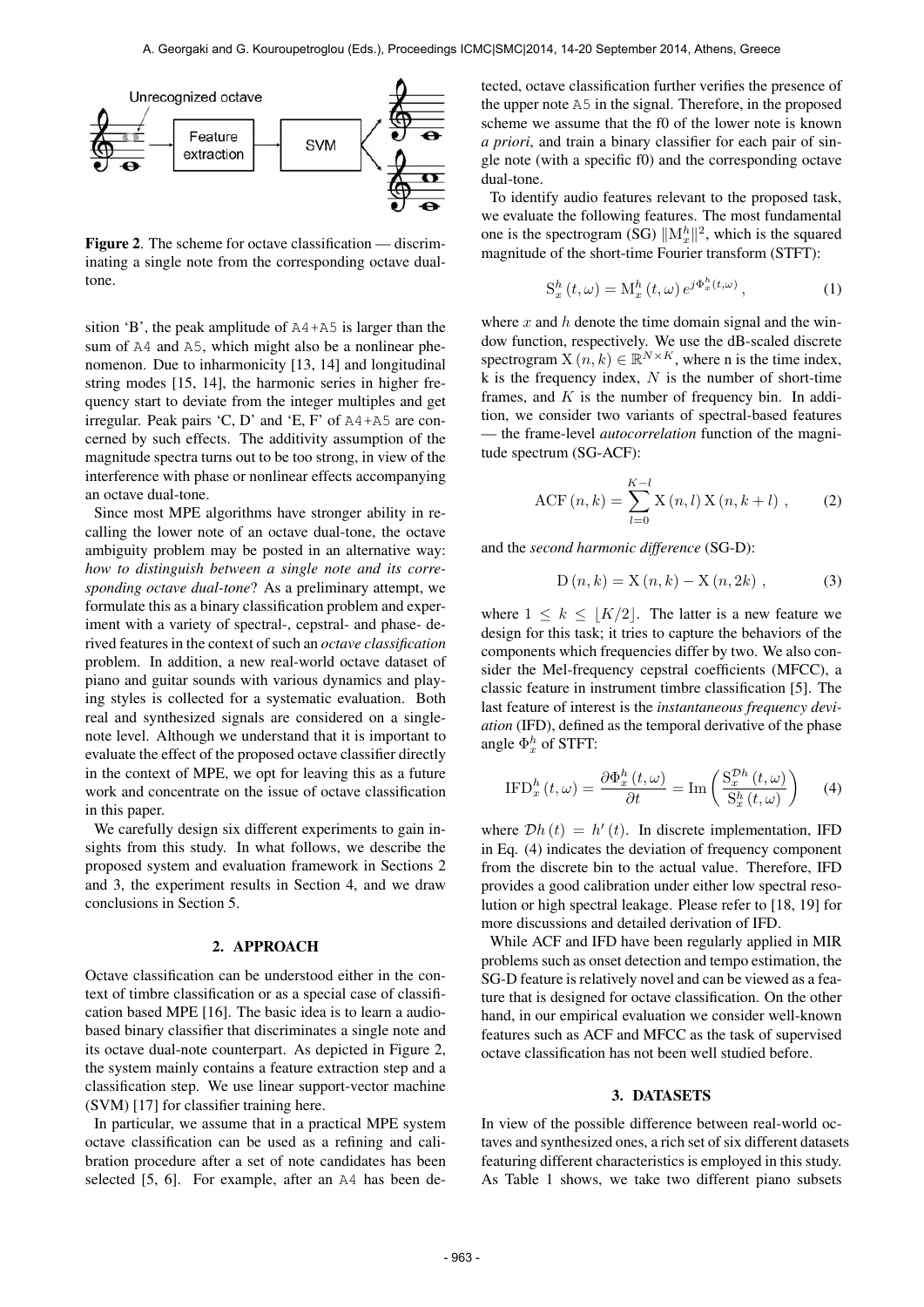|                   | EXP#1         | EXP#2         | $EXP$ #3       | EXP#4          | $EXP$ #5       | EXP#6           |
|-------------------|---------------|---------------|----------------|----------------|----------------|-----------------|
| Training set      | Piano 1 (Syn) | Piano 3 (Syn) | Piano 3 (Real) | Piano 3 (Syn)  | Piano 1 (Syn)  | Guitar 1 (Real) |
| Test set          | Piano 2 (Syn) | Piano 4 (Syn) | Piano 4 (Real) | Piano 4 (Real) | Piano 4 (Real) | Guitar 2 (Real) |
| SG                | 0.740         | 0.595         | 0.612          | 0.566          | 0.450          | 0.722           |
| <b>SG-ACF</b>     | 0.630         | 0.428         | 0.633          | 0.429          | 0.453          | 0.687           |
| $SG-D$            | 0.756         | 0.650         | 0.663          | 0.629          | 0.625          | 0.719           |
| <b>MFCC</b>       | 0.686         | 0.637         | 0.645          | 0.636          | 0.561          | 0.768           |
| <b>IFD</b>        | 0.684         | 0.686         | 0.658          | 0.651          | 0.645          | 0.832           |
| <b>SONIC</b> [21] | 0.693         | 0.593         | 0.578          | 0.578          | 0.578          |                 |

Table 2. Experimental settings and the accuracy for each feature, with the best two highlighted for each experiment

|          | Table 1. Description and number of notes of the six |  |  |  |  |
|----------|-----------------------------------------------------|--|--|--|--|
| datasets |                                                     |  |  |  |  |

| Name     | Record     | #single | #synthetic | #real   |  |
|----------|------------|---------|------------|---------|--|
|          |            | notes   | octaves    | octaves |  |
| Piano 1  | studio     | 792     | 684        |         |  |
| Piano 2  | (RWC [20]) | 792     | 684        |         |  |
| Piano 3  | home       | 525     | 453        | 684     |  |
| Piano 4  |            | 788     | 680        | 683     |  |
| Guitar 1 | studio     | 264     |            | 177     |  |
| Guitar 2 | home       | 249     |            | 122     |  |

with different brands, referred to as 'Piano 1 and 2,' from the RWC instrument dataset [20]. RWC contains *studiorecorded* single notes of over 50 instruments with various brands, playing techniques, pitches and dynamics.

For other four remaining datasets we use in this study, four musicians with different professional levels are paid, and asked to play single notes and octave dual-tones in all possible pitch ranges of piano and guitar, with different musical dynamic levels (*forte*, *mezzo forte* and *piano*) and playing techniques (*normal*, *pedal* and *staccato* for piano and *normal* for guitar). Except for 'Guitar 1,' all these sound samples are home-recorded, meaning more noises, reverberation and other possible defects prevalent in realworld recordings. Because we are also interested in comparing real octaves and synthetic ones, we also synthesize octave dual-tones by additively mixing the single notes of the four piano datasets.

For piano, the pitches of single-note data range from A0 to C8, while octave data range from A0+A1 to C7+C8. The pitch range of guitar is narrower, ranging from E2 to D6 for single notes, with some duplicated pitches played on different strings, and E2+E3 to D5+D6 for octave data. Not surprisingly, we have less guitar data than piano data.

In the course of this study, we have compiled a new dataset of 1,313 piano single notes, 1,367 piano octaves, 513 guitar single notes, and 299 guitar octaves contributed by four musicians. For reproduciblity and for calling more attention to this problem, the audio files of the sound recordings are publicly available online. 1

### 4. EXPERIMENTS

The music signals are sampled at 44.1 kHz. As described in Section 2, five features are adopted: spectrogram (SG), SG-ACF, SG-D, MFCC and IFD. We use a Hanning window h of 2,048 samples and 20% hopping for STFT, normalize all the considered frame-level features by  $l_2$ -norm, and aggregate frame-level features to song-level ones by taking sum-pooling across time, before using the songlevel features as input to SVM. We use the linear SVM implemented in the LIBLINEAR library [17]. Moreover, we optimize the SVM parameter  $C$  from a search range of  $\{2^{-10}, 2^{-9}, \ldots, 2^{10}\}$  through a validation set and then fix the value to  $2^{-2}$ . The features are processed by a sum-toone normalization after aggregation. As pitch information is assumed to be known, we train a binary octave classifier for each pitch.

We conduct six experiments in a cross-dataset scheme by using different datasets for training and testing. The baseline accuracies of all experiments are all 0.5. The result is summarized in Table 2 with details discussed below.

# 4.1 Average behaviors

### *4.1.1 Comparison of features*

By comparing the features across the experiments, we see that SG-D and IFD are the most reliable features for octave classification; the former obtains the best accuracy for EXP #1 and #3, while the latter represents the best one for the other four. SG-D consistently outperforms SG and SG-ACF for most cases, which is expected as it is designed specifically for this task. On the other hand, IFD represents a competitive alternative for both piano and guitar sounds, showing that phase-based feature can also be effective. Lastly, the performance of MFCC appears to be moderate.

#### *4.1.2 Studio recording versus home recording*

We can study the effect of recording environment by comparing the result for EXP #1 and #3. Table 2 shows severe accuracy degradation for SG and SG-D ( $> 10\%$ ), but not severely so for IDF and MFCC  $\left(\langle 5\% \rangle \right)$ . This shows the performance of spectral features is more sensitive to noises and other defects in a room environment. It also shows that only using studio recordings in an evaluation could lead to overly optimistic result. This justifies the use of the last four datasets.

<sup>1</sup> <http://mac.citi.sinica.edu.tw/PitchOctave>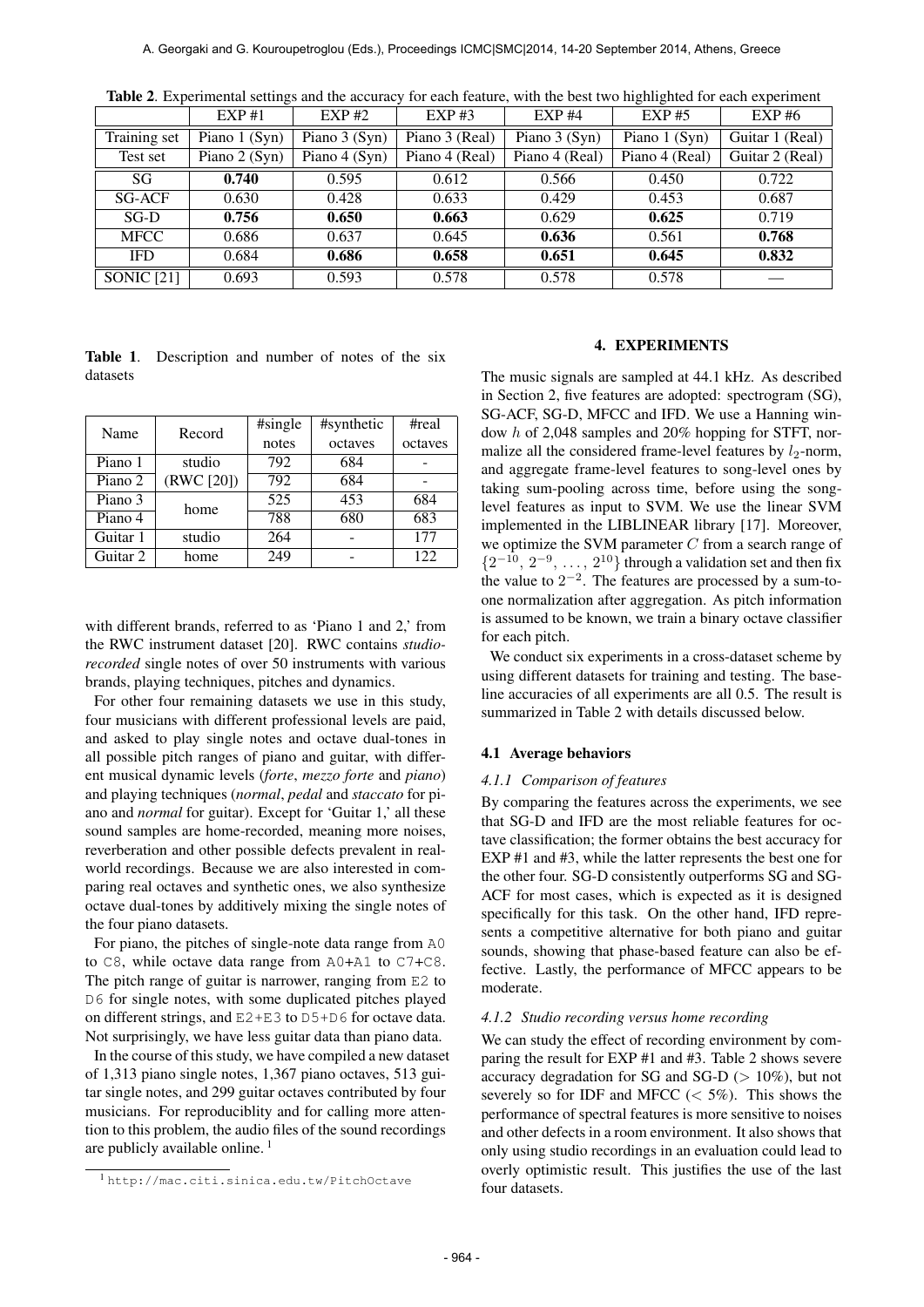#### *4.1.3 Synthetic octaves versus real octaves*

The effect of synthetic versus real octaves can be studied by comparing EXP #2 and #3, both of which use Piano 3 for training and Piano 4 for testing. We see that the performance difference between the two experiments seems to be mild  $(< 3\%)$ , except for SG-ACF  $(> 20\%)$ . EXP #4 and #5 further evaluate the result of using synthetic data to predict real-world data. Comparing these results with that of EXP #3 (i.e., using real-world data to predict real-world data), we observe that the accuracies of SG and SG-ACF drop severely (5–20%), whereas the result of SG-D and IFD does not alter much ( $< 4\%$  and  $< 2\%$ , respectively). This result demonstrates the effect of dataset mismatch (in terms of synthetic versus real octaves) and shows that IFD stands for the best choice if we are only given synthetic data for training the octave classifier.

### *4.1.4 Piano versus guitar*

By comparing EXP #3 and #6, octave classification is found easier for guitar than for piano, possibly due to less nonlinear effects as a result of narrower pitch and dynamic ranges for guitar. For example, the accuracy of IFD attains 0.658 in EXP #3 but 0.832 for EXP #6. Interestingly, we also find that SG-D does not work so well for guitar as for piano, possibly because the inharmonicity of guitar string is generally smaller than that of piano string, as reported before [14, 22].

### *4.1.5 Comparison with an MPE algorithm — SONIC*

Finally, we compare the result of the proposed classificationbased approach against 'SONIC,' a state-of-the-art, publiclyavailable MPE algorithm specialized in piano music transcription [21]. Although it is virtually impossible to compare the performance absolutely fair, a prediction of SONIC is considered correct if it returns an octave combination (regardless of the number of notes returned) for an octave dual-note, and if it returns only one note (regardless of its pitch estimate) for an single note. As SONIC is designed for piano, we do not use it for EXP #6. As Table 2 shows, the performance of SONIC is generally inferior, especially when SG-D or IFD is used. The performance gap is more pronounced for real octaves (i.e., EXP #3–#5).

### 4.2 Pitchwise behaviors

Figures 3(a) and 3(b) show the average accuracy for each pitch (in MIDI number) of piano (EXP #3) and guitar (EXP #6), respectively. Here the pitch number denotes the actual pitch of a single note or the lower pitch of an octave dualtone. The pitch information is provided in the upper and lower margins of the figures, with the range corresponding to the available notes for piano and guitar, respectively. We see non-smooth trends going from low to high pitches, but generally a bell-shape is observed for both instruments. This can be due to the insufficient frequency resolution for low-pitched signal and limited amount of harmonic information for high-pitched signal. The performance variation seems to be larger for guitar, which can be due to the nature of the instrument or the less amount of available data.



Figure 3. Pitchwise accuracies of (a) cross-dataset octave classification for piano (EXP #3) and (b) for guitar (EXP #6).

# 5. CONCLUSIONS

In this paper, we have presented a novel classification-based system for distinguishing between single notes and the corresponding octave dual-tones. A systematic performance study that investigates different audio features and test cases in a cross-dataset setting validates the effectiveness of the proposed approach for either synthetic or real-world signals. The best accuracy of octave classification for piano ranges from 64.5% to 75.6% across experiment settings, whereas the accuracy for guitar attains 83.2%. Relatively more reliable estimate is observed by using either the second harmonic difference of spectrogram or the instantaneous frequency deviation as features. For future work, we are interested in incorporating the idea to MPE, perhaps using more advanced features that are designed for this task. A study on other intervals (e.g., twelfths and double octaves) is also underway.

### Acknowledgments

This work was supported by the Academia Sinica Career Development Award.